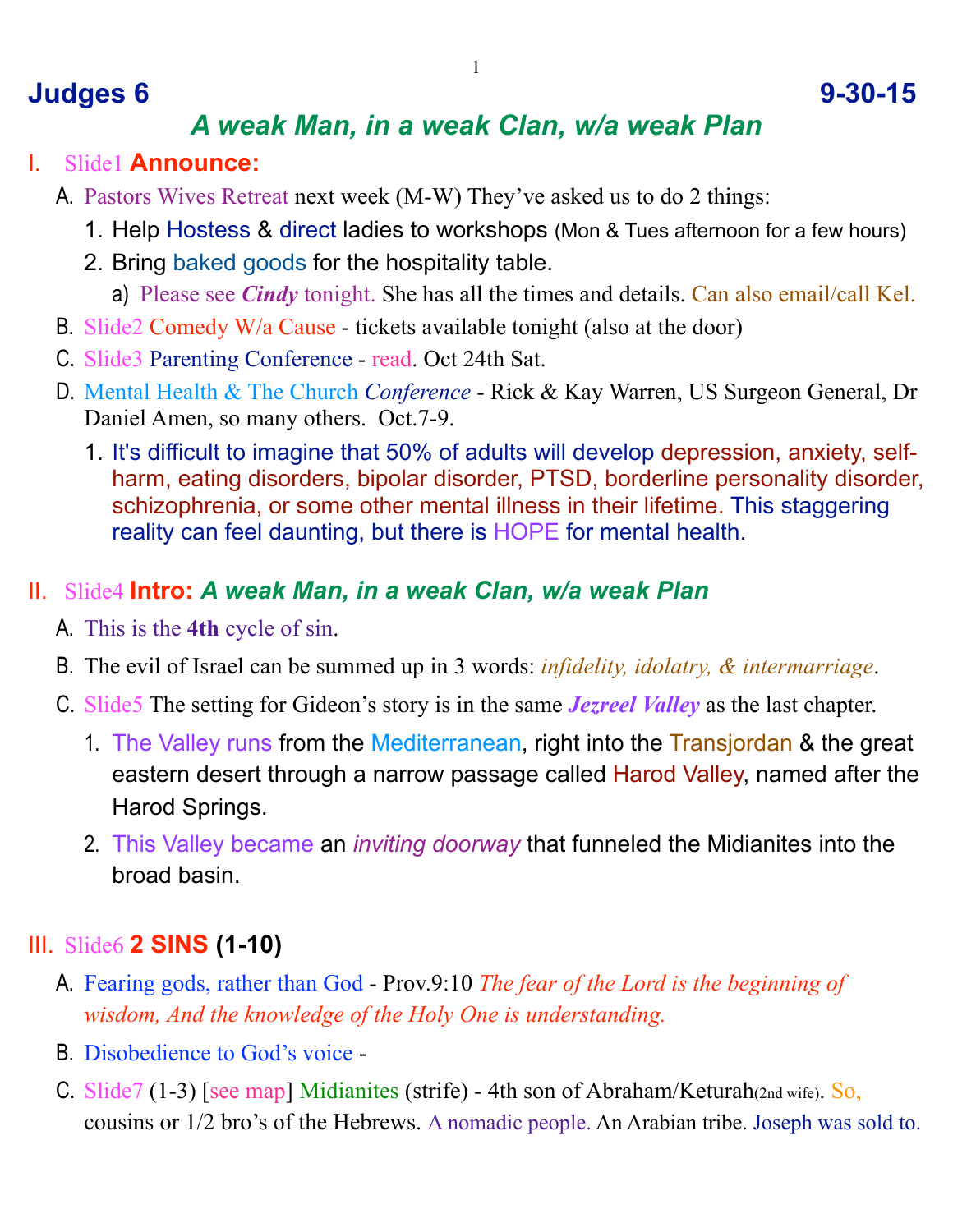- D. Slide8 (4) Here the Midianites use there *Scorched Earth Policy*. Finally outlawed as recent as 1977 at the *Geneva Convention*. *A military strategy of burning or destroying buildings, crops, or other resources that might be of use to an invading enemy force.*
- E. Slide9(5) 1st time hear of *camels* being used in a tactic of warfare. Newest Military Advancement
	- 1. 28-30 miles a day (but up to 100). 3 days w/o food & water.
	- 2. Thus, giving the Midianites an *immense tactical superiority*.
	- 3. Dromedaries are native to the **Arabian Peninsula** and Africa. There are close to 14 million Dromedaries, many still being used to transport people and goods across inhospitable places. Where they were once an Arabian fixture (there are **160 words** in Arabic for **camel**)
	- 4. A riding camel can travel **80 to 120 miles in a day**.
	- 5. Fun Camel Facts:
		- a) Difference between Dromedaries and Bactrians? *Take the first letter in their names and drop it onto its flat side.* ["D" in Dromedary has 1 hump. "B" in Bactrian has 2]
		- b) Camels have a reputation for **spitting** but they don't, it would be a waste of water. What they are actually doing is **vomiting** on you.
		- c) A camel's **poop** is **so dry** you can use it immediately to start a fire.
		- d) Q: What do you call a camel without a hump? A: Humphrey (Hump-free).
- F. Slide10a (7-10) Ok, I hear a **cry**...but how about a **confession**?
	- 1. Hos.5:15 Then I will return to my place until they **admit their guilt** and **turn to me**. For as soon as **trouble comes**, they will earnestly **search** for Me.
	- 2. The Israelites problem was not their enemies but their *disobedient hearts*.
		- a) Hmm, could this be our problem sometimes?
	- 3. Slide10b Read Joel 2:12-14. Note: *Total heart. Torn heart. Turned heart.*

## IV. Slide11 **2 PUSHBACKS (11-23)**

- A. Where is God *if* the Lord is w/us...
- B. Whom am I I'm a weak man, in a weak clan, w/a weak plan.
- C. (11) Wheat in a winepress? Instead of up on the hill top w/a breeze...In a pit on the ground where he'd be less visible/vulnerable.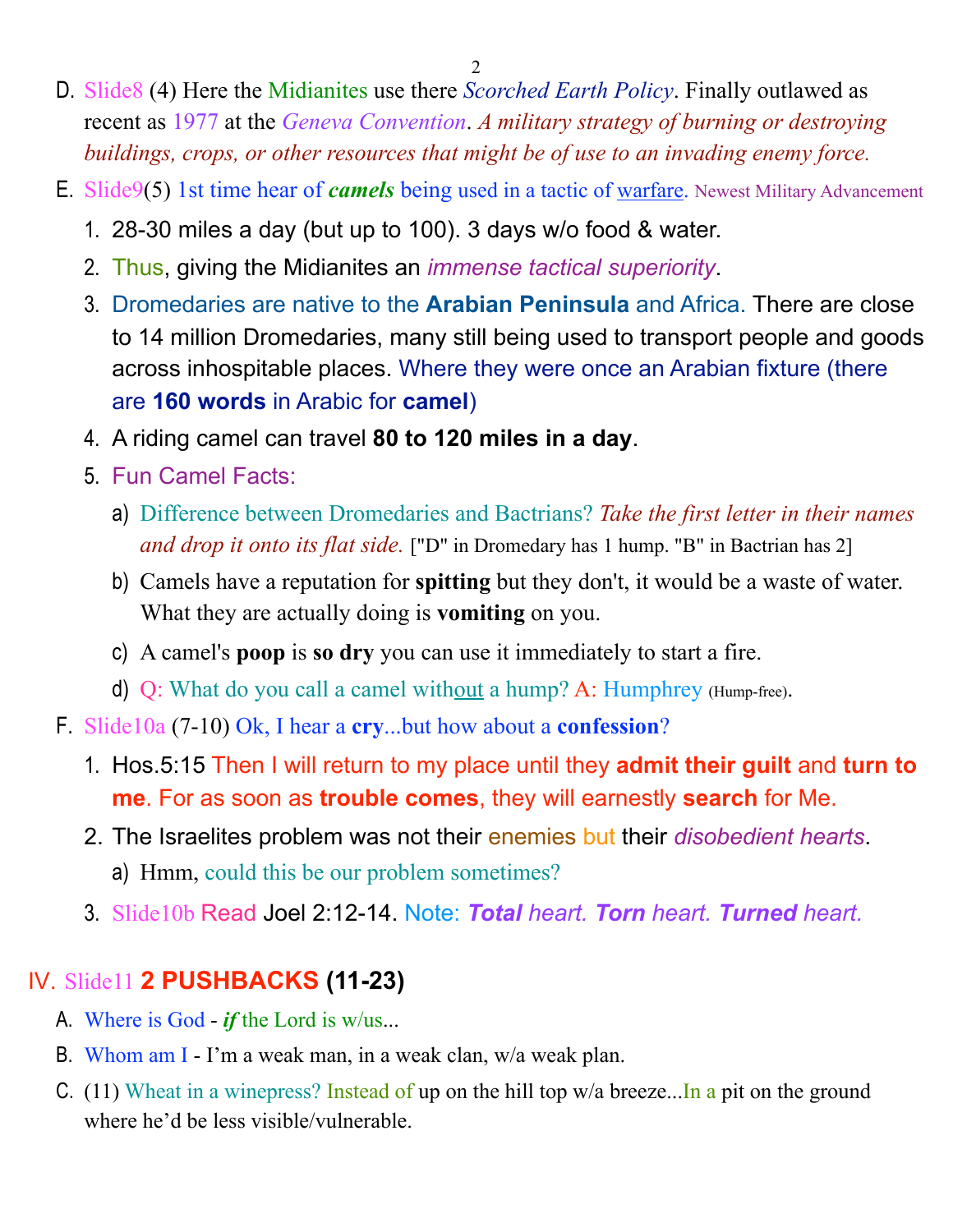- D. Slide12 (12) Mighty man of valor (aka *Mighty Warrior*, where we got our HS name from *Warriors*)
	- 1. I bet he turned around at this point to see who He was talking about.
	- 2. The Lord saw what Gideon would **become**, not as he **was**. (in *hall of faith* Heb.11:32)
	- 3. So, Gideon doesn't come on stage as a *hero*.
- E. (14) Might of yours or, *go with the strength you have* (both NIV & NLT).
	- 1. Slide13a How can we do that? because, *He is sending you*.
- F. 13b (15) I'm unqualified msg *I'm the runt of the litter*.
	- 1. 13c Often we're *too strong* for God to use us (i.e. He uses the weak). [actually, we *think* we're too strong]
	- 2. 13d Remember there's a fine line between humility & disobedience.
		- a) Slide14a Balance? Don't be **full** of confidence. Don't be **w/o** confidence. Be full of **God confidence**...*I can do all things*...
	- 3. The Christian's confidence should rest in *God's presence & power*, not in personal abilities or resources. *Dr. David Jeremiah Study Bible notes*
- G. Slide14b (18) He wants to worship Him before representing Him in the public square, Gideon needed to know him in a personal way.
	- 1. Too many try to skip this step (straight to *leadership* position, w/o their *proving*).
	- 2. God's warriors must be w/Him in *worship* before they can be w/Him in *warfare*.

### V. Slide15 **2 ALTARS (24-32)**

- A. Gideon's Altar Peace/Yahweh Shalom
- B. God's Altar Sovereignty/over lil gods
	- 1. You wanted a sign from Me...now I want one from you.
	- 2. Gideon was called to *deliver Israel* from the Midianites, but 1st, he must make a stand for God *in his own house*.
	- 3. Does this have anything to do with your Christian service? *Begin at home?*
		- a) Like in Mk.5:18,19 As Jesus was getting into the boat, the man who had been demon possessed begged to go with him. But Jesus said, No, go home to your family, and tell them everything the Lord has done for you and how merciful he has been.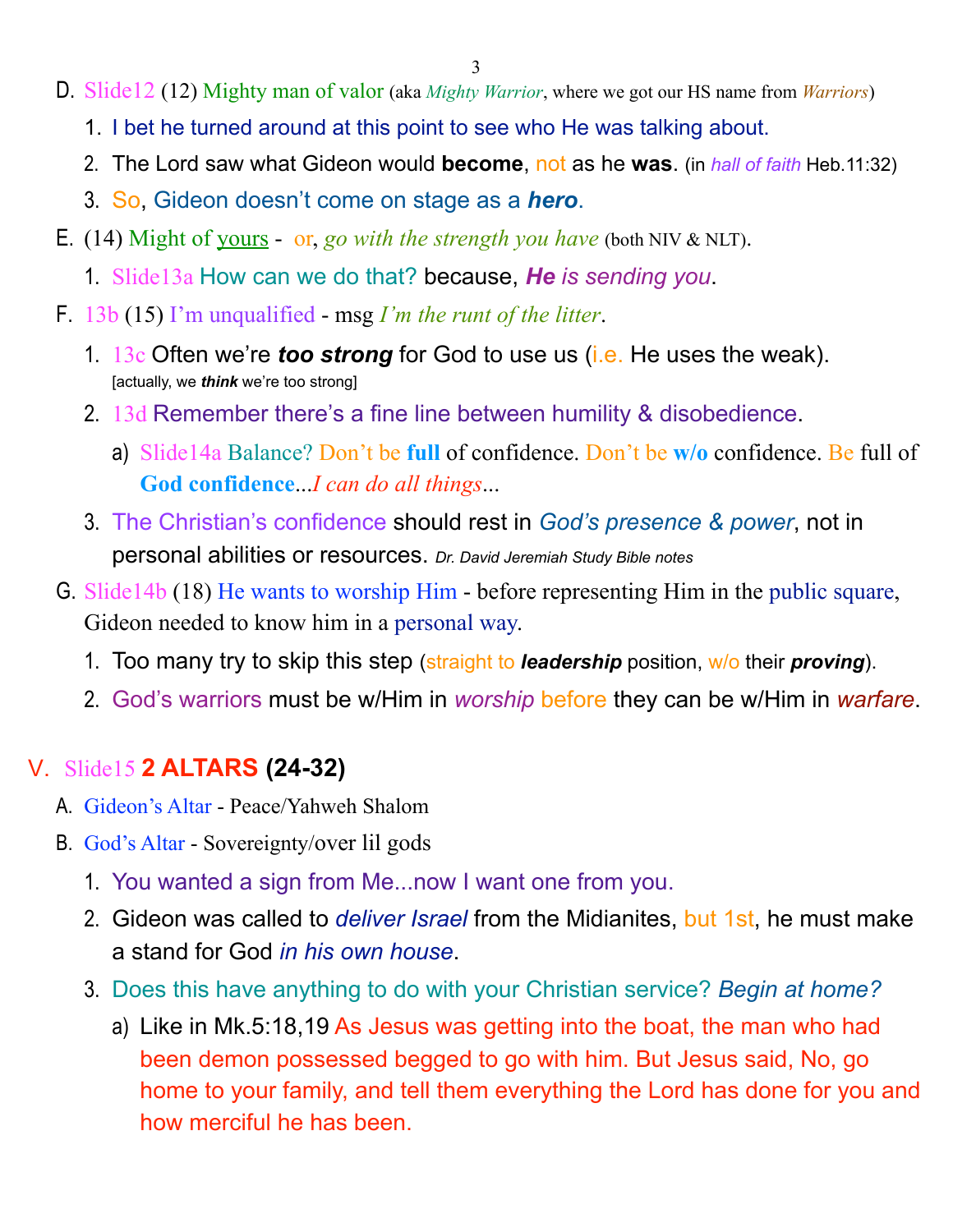4

- 4. Starting at home is often hardest...*oh, not dad's shrine? They know us best.*
- C. Slide16 What were altars for in the OT? *Sacrifices, gifts that were brought to be consumed by fire, as a wonderful aroma in the nostrils of God.*
	- 1. Slide17a Altars ultimately were for **altering**. Ps.26:6,7 I will wash my hands in innocence; So I will go about Your altar, O LORD, That I may proclaim with the voice of thanksgiving, And tell of all Your wondrous works.
		- a) Slide17b Alter your **heart** from guilt to innocence.
		- b) Alter your **mouth** to *give thanks*, even for things that *didn't go your way*.
		- c) Alter your **thoughts** from *blaming God*, to telling others of His wondrous workings in your life.
	- 2. What needs altering in your life today? Do you need your **heart** softened, so as to reflect God's heart? Do you need *a live coal w/the tongs from God's altar*, for your **lips**/**speech**? Do you need *the mind of Christ*, so you can bring *your thoughts captive*?
- D. Slide17c (22) Seeing God *face to face* filled Gideon with a sense of unworthiness.
	- 1. Realizing our inadequacy & insufficiency prepare's us to be *God's warriors*.
- E. (27) **Gideon** means *hewer or hacker* (*cut down*).
- F. (28) Notice **when** *the men of the city* find it? early in the morning.
	- 1. The *worshippers of Baal* never neglect their daily devotions. *convicting.*

## VI. Slide18 **2 EMPOWERMENTS (33-35)**

- A. The Spirit of the Lord Came Invisible/Anointing
- B. The people Came Visible/Encouraging
- C. (32) Jerubbaal Let Baal plead/conqueror.
	- 1. This name was a reminder to Gideon of his victory over Baal, because Baal could not conqueror Gideon.

# VII.Slide19 **2 SIGNS (36-40)**

- A. Fleece Wet & Fleece Dry
- B. Is Gideon's fleece an acceptable way for you & I to *discern God's will* for our life?